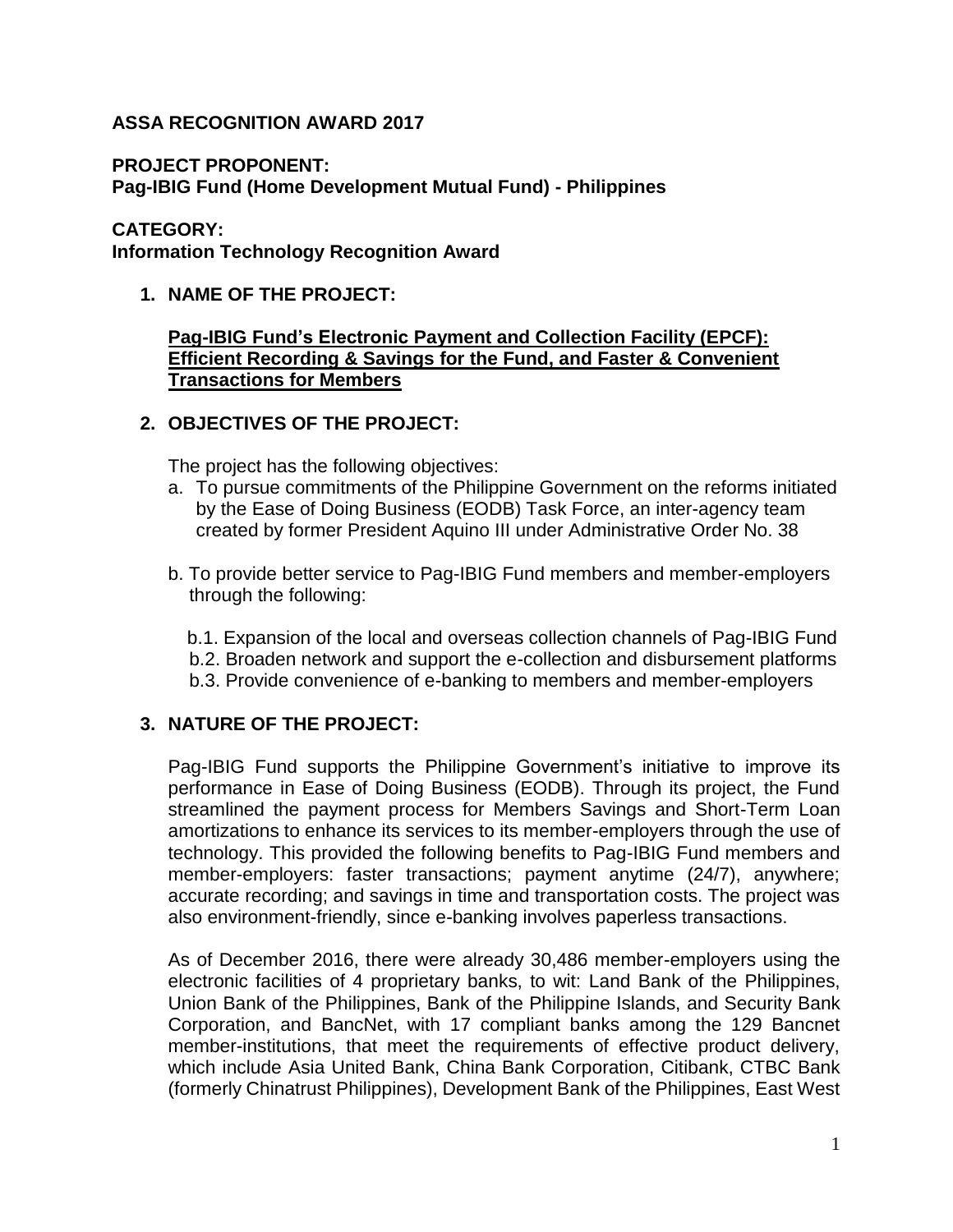Bank, Metrobank, Philippine National Bank, RCBC, Standard Chartered Bank, Philtrust Bank, Philippine Bank of Commerce, Bank of Tokyo, Bank of Commerce, Robinsons Bank, United Coconut Planters Bank, Veterans Bank.

## *Legal Basis of the Project*

The project is based on three legal documents:

1. *Republic Act No. 8792, or the E-Commerce Act of 2000* signed by former President Joseph Ejercito Estrada on June 14, 2000

- mandated all government-owned and controlled corporations (GOCCs) to provide a method and manner of acceptance of payment or settlement of fees and other obligations to the government through systems that use electronic data messages or electronic documents.

2. *Administrative Order No. 38* signed by former President Benigno S. Aquino III on May 17, 2013

- created an inter-agency Task Force to initiate, implement, and monitor reforms in Ease of Doing Business (EODB).

3. *Pag-IBIG Fund Circular No. 355* signed by its former Chief Executive Officer Atty. Darlene Marie B. Berberabe on July 1, 2015

- mandated all employers, with 10 or more employees, from the government and private sectors to remit their employees' Members Savings (MS) and Short-Term Loan (STL) amortizations through Pag-IBIG Fund's collecting partner-banks, via an Electronic Payment and Collection Facility (EPCF) platform.

# **4. WHY IT SHOULD BE RECOGNIZED:**

Pag-IBIG Fund, in its efforts to support the Philippine Government's initiative to improve its performance in Ease of Doing Business (EODB), came up with the Electronic Payment and Collection Facility (EPCF) to streamline the payment process for Members Savings and Short-Term Loan amortizations, resulting to enhanced services to its member-employers through the use of technology.

The EPCF platform is an electronic payment system that gives member-employers a facility to remit the Members Savings (MS) and pay the Short-Term Loan (STL) amortizations of their employees through the electronic payment channels of collecting partner-banks.

## *Benefits of the Electronic Payment and Collection Facility (EPCF)*

The EPCF provides the following benefits to Pag-IBIG Fund members and member-employers:

1. Faster transactions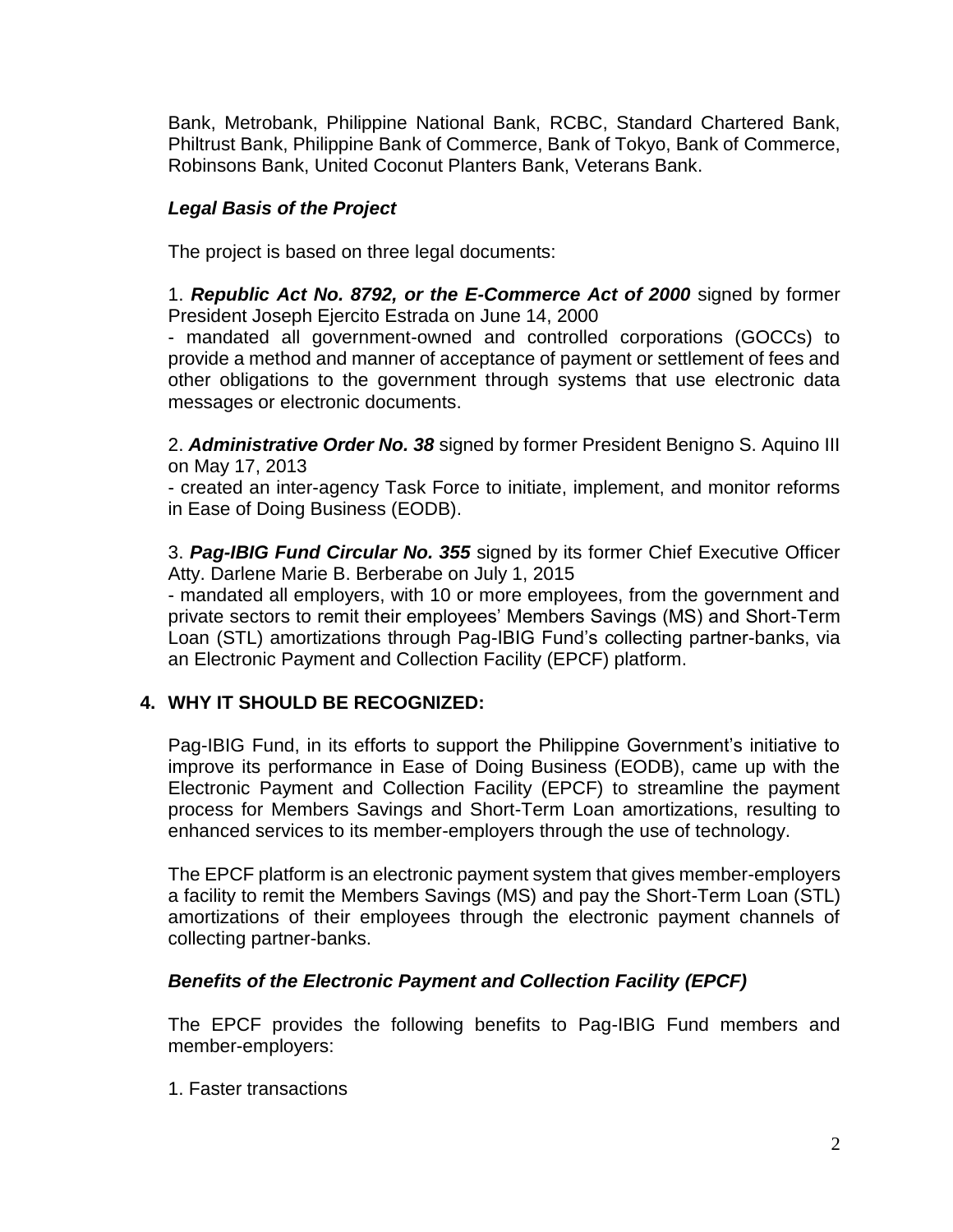- 2. Payment anytime (24/7), anywhere
- 3. Accurate recording
- 4. Savings in time and transportation costs

The project is also environment-friendly, since e-banking involves paperless transactions.

#### *Number of Member-Employers Using the Electronic Payment and Collection Facility (EPCF)*

As of December 2015, there were 40,527 of 63,475 employers with 10 or more employees which have accounts with partner-banks. For 2016, Pag-IBIG Fund targeted 50% of the employers, or 20,263, to use the EPCF.

At the end of December 2016, the actual number of employers that used the EPCF was 30,486, or 150% of the target. It was observed that in the first half of 2016, there was a gradual increase in the number of employers using the EPCF. By the second half, a rapid increase of users was seen.

#### *Utilization per Collecting Partner-Bank*

To date, Pag-IBIG Fund has 4 proprietary partner-banks, to wit: Land Bank of the Philippines, Union Bank of the Philippines, Bank of the Philippine Islands, and Security Bank Corporation, and BancNet, with 17 compliant banks among the 129 Bancnet member-institutions, that meet the requirements of effective product delivery, which include Asia United Bank, China Bank Corporation, Citibank, CTBC Bank (formerly Chinatrust Philippines), Development Bank of the Philippines, East West Bank, Metrobank, Philippine National Bank, RCBC, Standard Chartered Bank, Philtrust Bank, Philippine Bank of Commerce, Bank of Tokyo, Bank of Commerce, Robinsons Bank, United Coconut Planters Bank, Veterans Bank.

| <b>Banks: facility</b>    | June<br>2014 | <b>December</b><br>2014 | <b>December</b><br>2015 | <b>December</b><br>2016 |
|---------------------------|--------------|-------------------------|-------------------------|-------------------------|
| <b>Land Bank of the</b>   |              |                         |                         |                         |
| <b>Philippines (LBP):</b> |              |                         |                         |                         |
| wePayAccess               |              | $\overline{2}$          | 6                       | 325                     |
| <b>Union Bank of the</b>  |              |                         |                         |                         |
| <b>Philippines (UBP):</b> |              |                         |                         |                         |
| One Hub                   | 1,889        | 2,021                   | 2,325                   | 3,959                   |
| <b>Bank of the</b>        |              |                         |                         |                         |
| <b>Philippine Islands</b> |              |                         |                         |                         |
| (BPI): Express Link       | 1,467        | 1,539                   | 1,892                   | 6,054                   |
| <b>Security Bank</b>      |              |                         |                         |                         |
| <b>Corporation (SBC):</b> |              |                         |                         |                         |
| DigiBanker                | 16           | 282                     | 800                     | 4,736                   |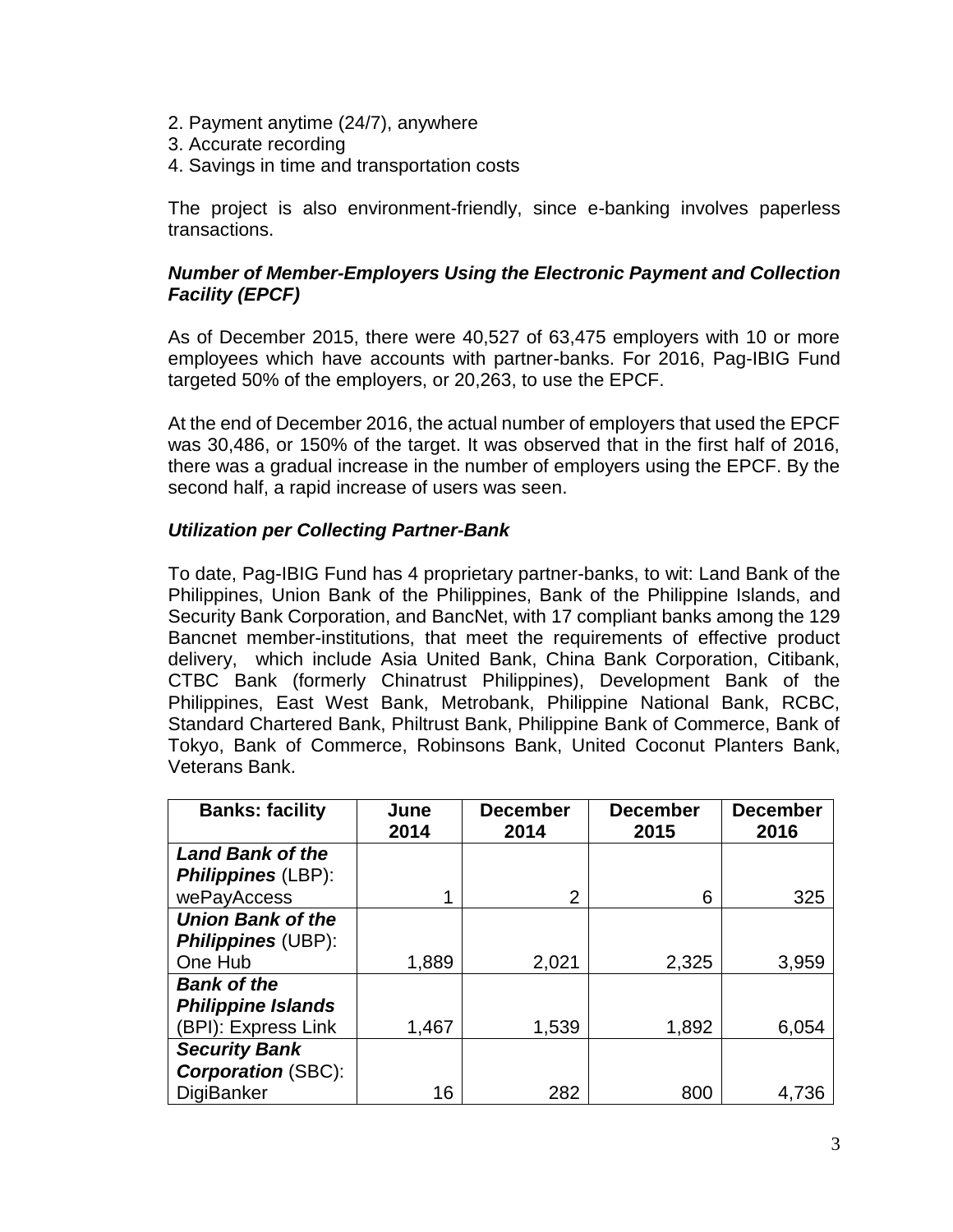| <b>BancNet: eGov</b> |                       |       | ∶ספ<br>4∠১ |        |
|----------------------|-----------------------|-------|------------|--------|
| ™otal                | 3,374<br>J.J <i>I</i> | 3,846 | 5,452      | 30,486 |

Before Pag-IBIG Fund came up with Circular No. 355 in July 1, 2015, there were 3,374 employers which used such facilities. By December 2014, the number increased to 3,846, then further went up to 5,452 by December 2015.

By December 2016, there were already 30,486 employers which were using the electronic facilities of the collecting partner-banks. BancNet had the highest number of users for its eGov facility, at 15,412. This was followed by Bank of the Philippine Islands for its Express Link at 6,054, then Security Bank for its DigiBanker at 4,736, then Union Bank of the Philippines for its One Hub at 3,959, and Land Bank of the Philippines for its wePayAccess at 325.

#### *Process Flow of the Use of the Electronic Payment and Collection Facility (EPCF)*

## 1. *Enrolment Process*

Member-employers have to enroll into their chosen partner-bank's electronic facility.

Here are the steps:

a. The Employer with Employer Identification (ERID) sends duly-accomplished Enrolment Form to the partner-bank. The Employer with no ERID yet has to register first with the nearest Pag-IBIG Fund branch in its area.

b. Partner-Bank Administrator enrolls the Employer to wePayAccess (LBP), Pag-IBIG Hub (UBP), Express Link (BPI), Digibanker (SBC), or Pag-IBIG Net (BancNet's participating banks). The enrolment is then sent to Pag-IBIG Fund for validation.

c. Upon verification, Pag-IBIG Fund sends confirmation of Employer enrolment to the Partner-Bank.

d. Partner-Bank sends User Identification and Password to the newly-enrolled Employer.

## 2. *e-Filing Process*

After the enrolment to the Partner-Bank's electronic facility, the Employer will then electronically file its records to said facility.

Here are the steps:

- a. Registered Processor (Maker) of the Employer logs-in to the Partner-Bank's government portal (LBP's we PayAccess, UBP's One Hub, BPI's Express Link, SBC's Digibanker, or BancNet), then does the following:
	- a.1. Select the Pag-IBIG Fund tab.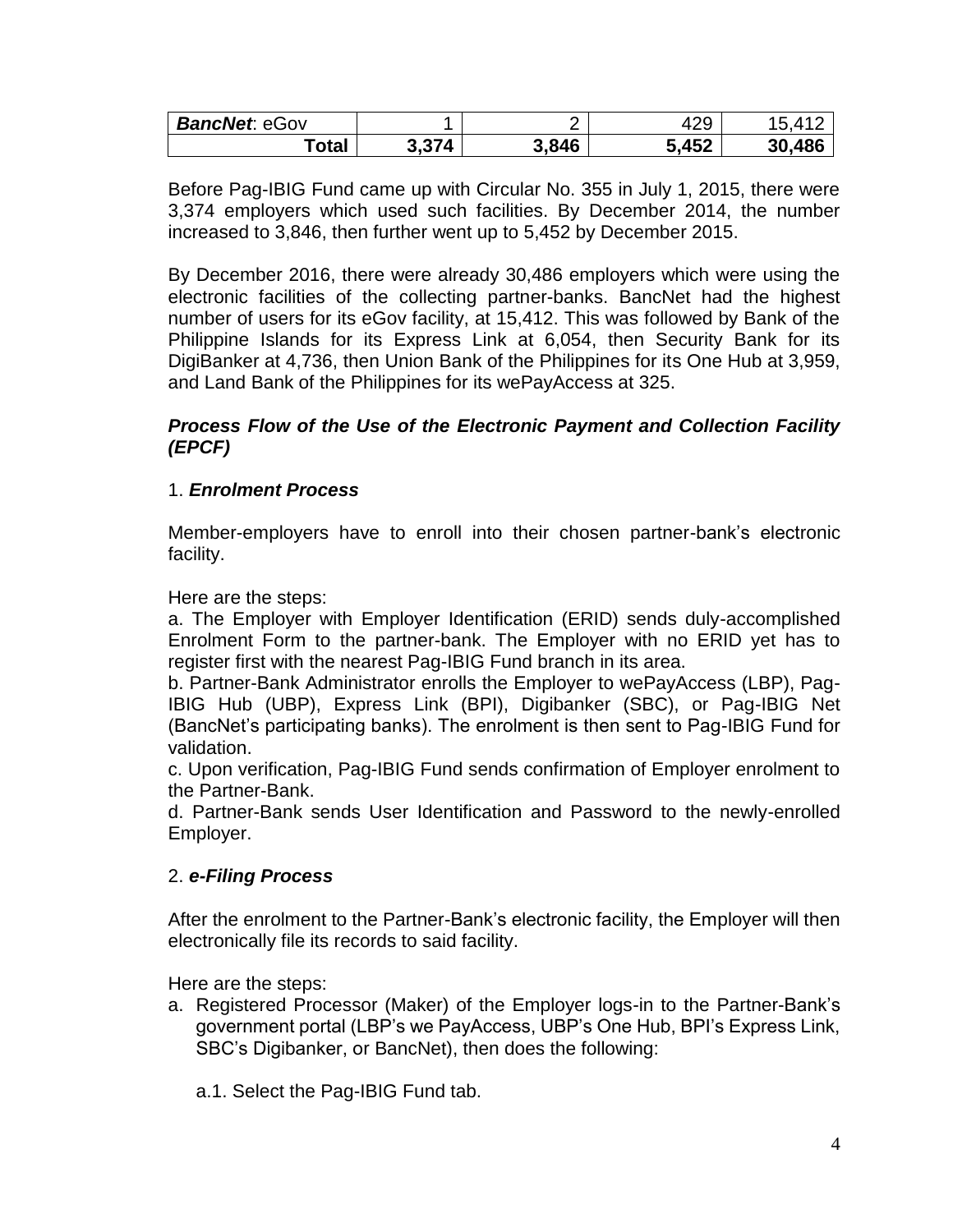a.2. Upload the Members Savings (MS) and Short-Term Loan (STL) Amortization files.

a.3. Bank validates the files.

b. Bank System sends auto-email notifications to Registered Authorizer/Approver of the Employer for each successful upload.

## 3. *e-Payment Process*

Moving forward, representatives of the enrolled member-employers do not have to go to Pag-IBIG Fund branches anymore to remit the Members Savings (MS) or pay the Short-Term Loan (STL) amortizations of their employees.

Here are the steps:

a. Registered Authorizer of the Employer logs-in to the Partner-Bank's website, then does the following:

a.1. Select Pag-IBIG Fund tab.

a.2. Approve Payment for MS or STL Amortization Payment.

a.3. Partner-Bank debits the Employer's bank account and credits Pag-IBIG Fund's account.

b. Registered Authorizer of the Employer retrieves Transaction Receipt reflecting Transaction Reference Number from the Partner-Bank's system. This serves as proof of payment.

c. MS/STL collection files are sent to Pag-IBIG Fund via Secured Channel. Pag-IBIG Fund posts payments for MS and STL by uploading in the system once payment has been validated with the Partner-Bank.

| <b>Cost Factors</b>                       | <b>Traditional Process</b>                                                                   | <b>E-Banking</b>                                                                                                                                               |  |
|-------------------------------------------|----------------------------------------------------------------------------------------------|----------------------------------------------------------------------------------------------------------------------------------------------------------------|--|
| <b>Printing of Official</b><br>Receipt    | <b>Issuance of Pag-IBIG Fund</b><br>Receipt (PFR) through Over-<br>the-Counter (OTC) Payment | In lieu of the PFR, the<br><b>Transaction Reference</b><br>Number (generated by<br>the system of the bank) is<br>accepted by the<br><b>Commission on Audit</b> |  |
| Reporting                                 | Generates paper-based<br>reporting                                                           | System transmit<br>collection file                                                                                                                             |  |
| <b>Branch</b><br><b>Expansion/Network</b> | <b>OTC</b>                                                                                   | None (Virtual network)                                                                                                                                         |  |
| Provision for<br>Tellers and<br>Cashiers  | Branch-based                                                                                 | Online self-service                                                                                                                                            |  |

# *Comparison of the Traditional Process and E-Banking*